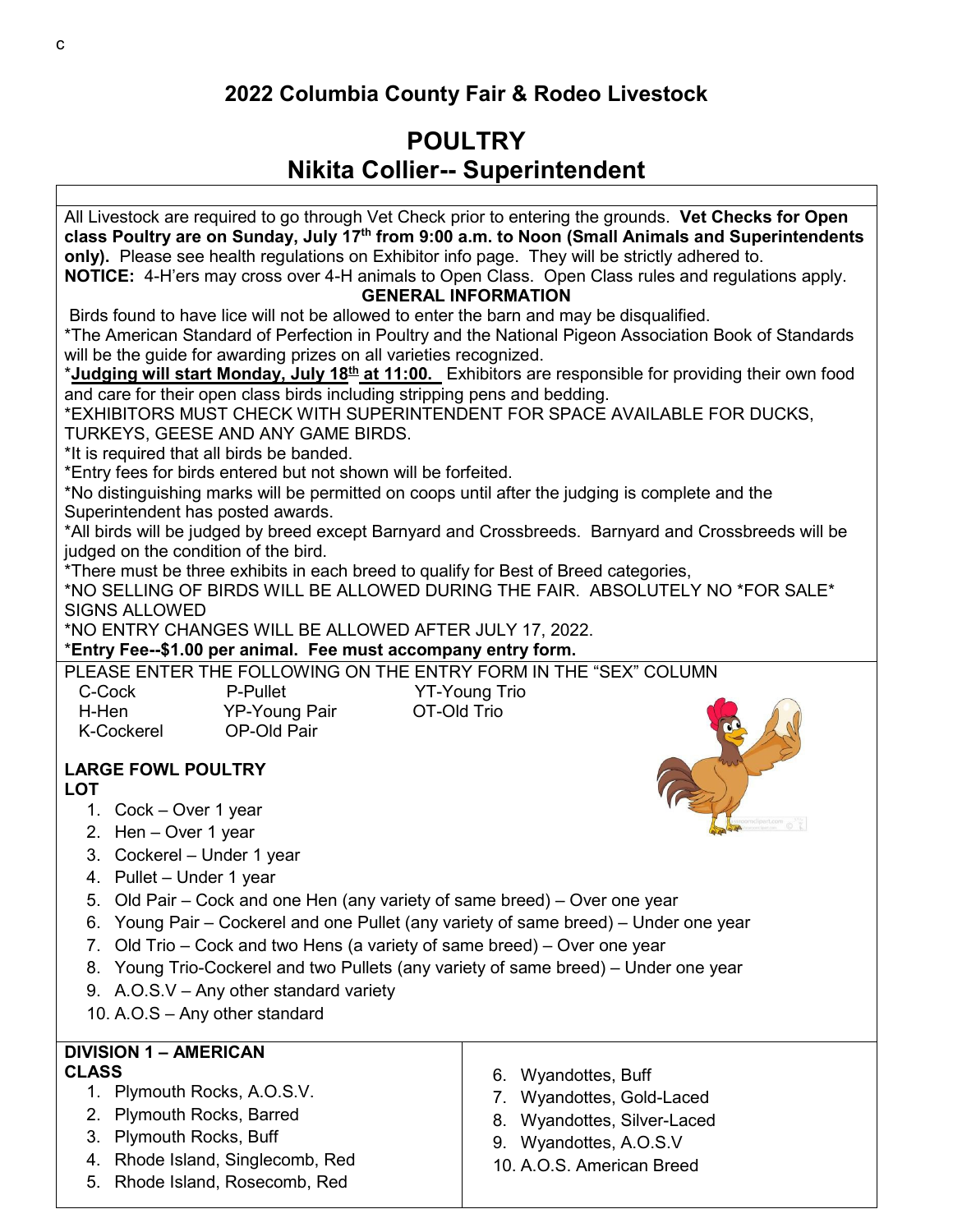| <b>DIVISION 2 - ASIATIC</b>                                                         |                                                                     |  |  |
|-------------------------------------------------------------------------------------|---------------------------------------------------------------------|--|--|
| <b>CLASS</b>                                                                        | 5. Cochins, White                                                   |  |  |
| 1. Brahmas, Buff                                                                    | 6. Cochins, Any Laced Variety                                       |  |  |
| 2. Brahmas, Dark                                                                    |                                                                     |  |  |
| 3. Brahmas, Light                                                                   | 7. Cochins, A.O.S.V                                                 |  |  |
| 4. Cochins, Black                                                                   | 8. Langshan, A.O.S.V<br>9. A.O.S. Asiatic Breed                     |  |  |
|                                                                                     |                                                                     |  |  |
| <b>DIVISION 3 - ENGLISH</b>                                                         |                                                                     |  |  |
| <b>CLASS</b>                                                                        | 3. Orpington, Buff                                                  |  |  |
| 1. Australorp                                                                       | 4. Orpington, Black                                                 |  |  |
| 2. Cornish, A.O.S.V.                                                                | 5. A.O.S. English Breed                                             |  |  |
| <b>DIVISION 4 - MEDITERRANEAN</b>                                                   |                                                                     |  |  |
| <b>CLASS</b>                                                                        | 3. Leghorns, Singlecomb, White                                      |  |  |
| 1. Leghorns, Rosecomb, white                                                        | 4. Leghorns, Singlecomb, A.O.S.V.                                   |  |  |
| 2. Leghorns, Rosecomb, A.O.S.V.                                                     | 5. A.O.S. Mediterranean Breed                                       |  |  |
|                                                                                     |                                                                     |  |  |
| <b>DIVISION 5 - CONTINENTAL</b>                                                     |                                                                     |  |  |
| <b>CLASS</b>                                                                        | 4. Polish, Non-Bearded White                                        |  |  |
| 1. Polish, Bearded Buff Lace                                                        | 5. Polish, Non-Bearded White Crested Black                          |  |  |
| 2. Polish, Bearded White                                                            | 6. Polish, A.O.S.V.                                                 |  |  |
| 3. Polish, Non-Bearded Buff Lace                                                    | 7. A.O.S. Continental Breed                                         |  |  |
| <b>DIVISION 6 - ALL OTHER STANDARD BREEDS</b>                                       |                                                                     |  |  |
| <b>CLASS</b>                                                                        | 3. Old English Game (all varieties)<br>4. Phoenix, Silver           |  |  |
| 1. Americana                                                                        |                                                                     |  |  |
| 2. Modern Game (all varieties)                                                      | 5. A.O.V.                                                           |  |  |
|                                                                                     |                                                                     |  |  |
|                                                                                     |                                                                     |  |  |
| <b>DIVISION 7 - BARNYARD</b>                                                        |                                                                     |  |  |
| (Pre-school Only)                                                                   |                                                                     |  |  |
| <b>CLASS</b>                                                                        |                                                                     |  |  |
| 1. Bantam 2. Duck 3. Large Fowl 4. Other                                            |                                                                     |  |  |
| <b>DIVISION 8 - OTHER</b>                                                           |                                                                     |  |  |
| <b>CLASS</b>                                                                        |                                                                     |  |  |
| 1. Hen & Chicks                                                                     | 4. Crossbred                                                        |  |  |
| 2. Game Birds                                                                       | 5. Any other                                                        |  |  |
| 3. Commercial Layers                                                                |                                                                     |  |  |
|                                                                                     |                                                                     |  |  |
| <b>BANTAM</b><br><b>LOT</b>                                                         |                                                                     |  |  |
| 1. Cock – Over one year                                                             |                                                                     |  |  |
| 2. Hen - Over one year                                                              |                                                                     |  |  |
| 3. Cockerel - Under one year                                                        |                                                                     |  |  |
| 4. Pullet - Under one year                                                          |                                                                     |  |  |
| Old Pair-Cock and one Hen (any variety of same breed) – Over one year<br>5.         |                                                                     |  |  |
| Young Pair-Cockerel and Pullet (any variety of same breed) - Under one year<br>6.   |                                                                     |  |  |
| Old Trio-Cock and two Hens (any variety of same breed) – Over one year<br>7.        |                                                                     |  |  |
| 8. Young Trio Cockerel and two Pullets (any variety of same breed) – Under one year |                                                                     |  |  |
| 9. A.O.S.V. - Any other standard variety                                            |                                                                     |  |  |
| 10. A.O.S. - Any other standard                                                     |                                                                     |  |  |
|                                                                                     |                                                                     |  |  |
| <b>DIVISION 9 - MODERN GAME</b>                                                     |                                                                     |  |  |
| <b>CLASS</b><br>1. Modern Game, Black                                               | 2. Modern Game, Black Breasted Red<br>3. A.O.S. Modern Game Variety |  |  |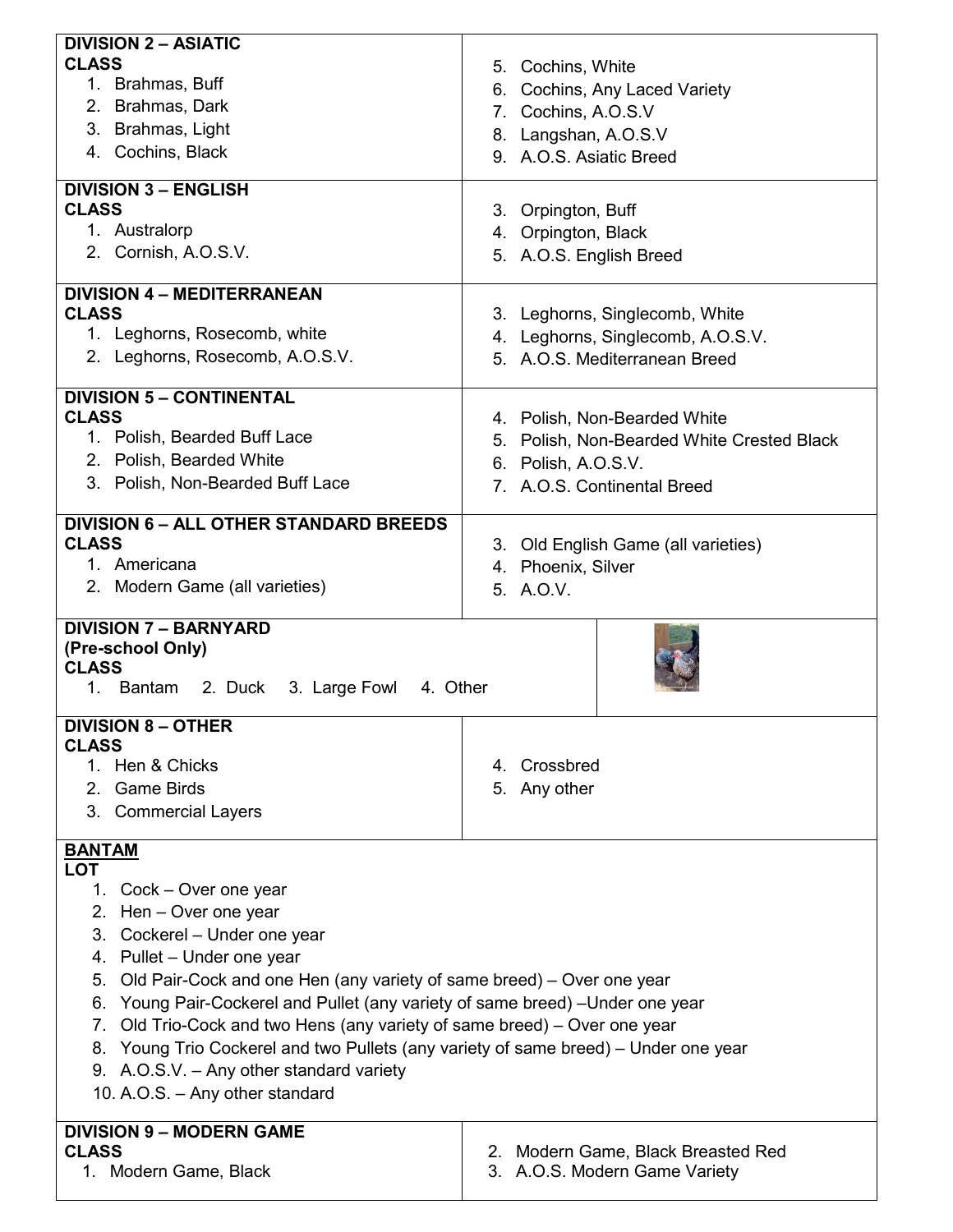| <b>DIVISION 10 - OLD ENGLISH GAME</b>                   |                                             |  |  |  |
|---------------------------------------------------------|---------------------------------------------|--|--|--|
| <b>CLASS</b>                                            | 8. Old English, Lemon Blue                  |  |  |  |
| 1. Old English, Black                                   | 9. Old English, Red Pyle                    |  |  |  |
| 2. Old English, Black-Breasted Red                      | 10. Old English, Silver Duckwing            |  |  |  |
| 3. Old English, Blue                                    | 11. Old English, Spangled                   |  |  |  |
| 4. Old English, Blue Brassy Back                        |                                             |  |  |  |
| 5. Old English, Blue Red                                | 12. Old English, Splash                     |  |  |  |
| 6. Old English, Brown Red                               | 13. Old English, Golden Duckwing            |  |  |  |
| 7. Old English, Crele                                   | 14. A.O.S. Old English Variety              |  |  |  |
| <b>DIVISION 11 - FEATHERED-LEGGED</b>                   |                                             |  |  |  |
| <b>CLASS</b>                                            | 7. Cochin, White                            |  |  |  |
| 1. Brahmas, Buff                                        | 8. Cochin, Any Laced Variety                |  |  |  |
| 2. Brahmas, A.O.S.V.                                    | 9. Cochin, A.O.S.V                          |  |  |  |
| 3. Cochin, Barred                                       |                                             |  |  |  |
| 4. Cochin, Black                                        | 10. Silkies, Bearded Black or White         |  |  |  |
|                                                         | 11. Silkies, Non-Bearded Black or White     |  |  |  |
| 5. Cochin, Buff                                         | 12. Silkies, A.O.S.V.                       |  |  |  |
| 6. Cochin, Partridge                                    | 13. A.O.S. Feathered-Legged Breed           |  |  |  |
| DIVISION 12 - ROSECOMB, CLEAN-LEGGED                    |                                             |  |  |  |
| <b>CLASS</b>                                            | 3. Rhode Island, Red                        |  |  |  |
| 1. Hamburg, A.O.S.V.                                    | 4. Wyandotte, A.O.S.V                       |  |  |  |
| 2. Leghorns, A.O.S.V.                                   | 5. Any Other Rosecomb, Clean-Legged Breed   |  |  |  |
| <b>DIVISION 13 - SINGLECOMB, CLEAN-LEGGED</b>           |                                             |  |  |  |
| <b>CLASS</b>                                            | 4. Plymouth Rock, Barred                    |  |  |  |
| 1. Japanese A.O.S.V.                                    | 5. Plymouth Rock, A.O.S.V                   |  |  |  |
| 2. Leghorns, A.O.S.V.                                   | 6. Dutch, A.O.S.V.                          |  |  |  |
| 3. Orpingtons, A.O.S.V                                  | 7. A.O.S. Singlecomb, Clean-Legged Breed    |  |  |  |
| DIVISION 14 - ALL OTHER COMB, CLEAN-LEGGED              |                                             |  |  |  |
| <b>CLASS</b>                                            | 3. Polish, Bearded or Non-Bearded, A.O.S.V. |  |  |  |
| 1. Cornish, A.O.S.V.                                    | 4. Sumatra, A.O.S.V.                        |  |  |  |
| 2. Polish, White-Crested Black                          | 5. A.O.S. Other Comb, Clean-Legged Breed    |  |  |  |
|                                                         |                                             |  |  |  |
| <b>DIVISION 15 - OTHER</b>                              |                                             |  |  |  |
| <b>CLASS</b>                                            | 3. Any Other                                |  |  |  |
| 1. Hen & Chicks                                         |                                             |  |  |  |
| 2. Crossbred                                            |                                             |  |  |  |
|                                                         |                                             |  |  |  |
| <b>WATERFOWL - DUCKS &amp; GEESE</b>                    |                                             |  |  |  |
| <b>Definitions</b>                                      | 4. Young Duck – Under one year              |  |  |  |
| 1. Old Drake - Over one year                            | 5. A.O.S.C.- Any other standard variety     |  |  |  |
| 2. Old Duck - Over one year                             |                                             |  |  |  |
| 3. Young Drake - Under one year                         |                                             |  |  |  |
| OM - Old Male                                           | YM - Young Male                             |  |  |  |
| OF-Old Female                                           | YF - Young Female                           |  |  |  |
|                                                         |                                             |  |  |  |
| <b>DIVISION 16 - HEAVY WEIGHT DUCKS</b><br><b>CLASS</b> | 3. Saxony                                   |  |  |  |
| 1. Rouen                                                | 4. A.O.S. Heavy Weight Duck Breed           |  |  |  |
| 2. Muscovy, Any Variety                                 |                                             |  |  |  |
| <b>DIVISION 17 - MEDIUM WEIGHT DUCKS</b>                |                                             |  |  |  |
| <b>CLASS</b>                                            | 3. Crested, White                           |  |  |  |
| 1. Buff                                                 | 4. A.O.S. Medium Weight Duck Breed          |  |  |  |
| 2. Cayuga, Black                                        |                                             |  |  |  |
|                                                         |                                             |  |  |  |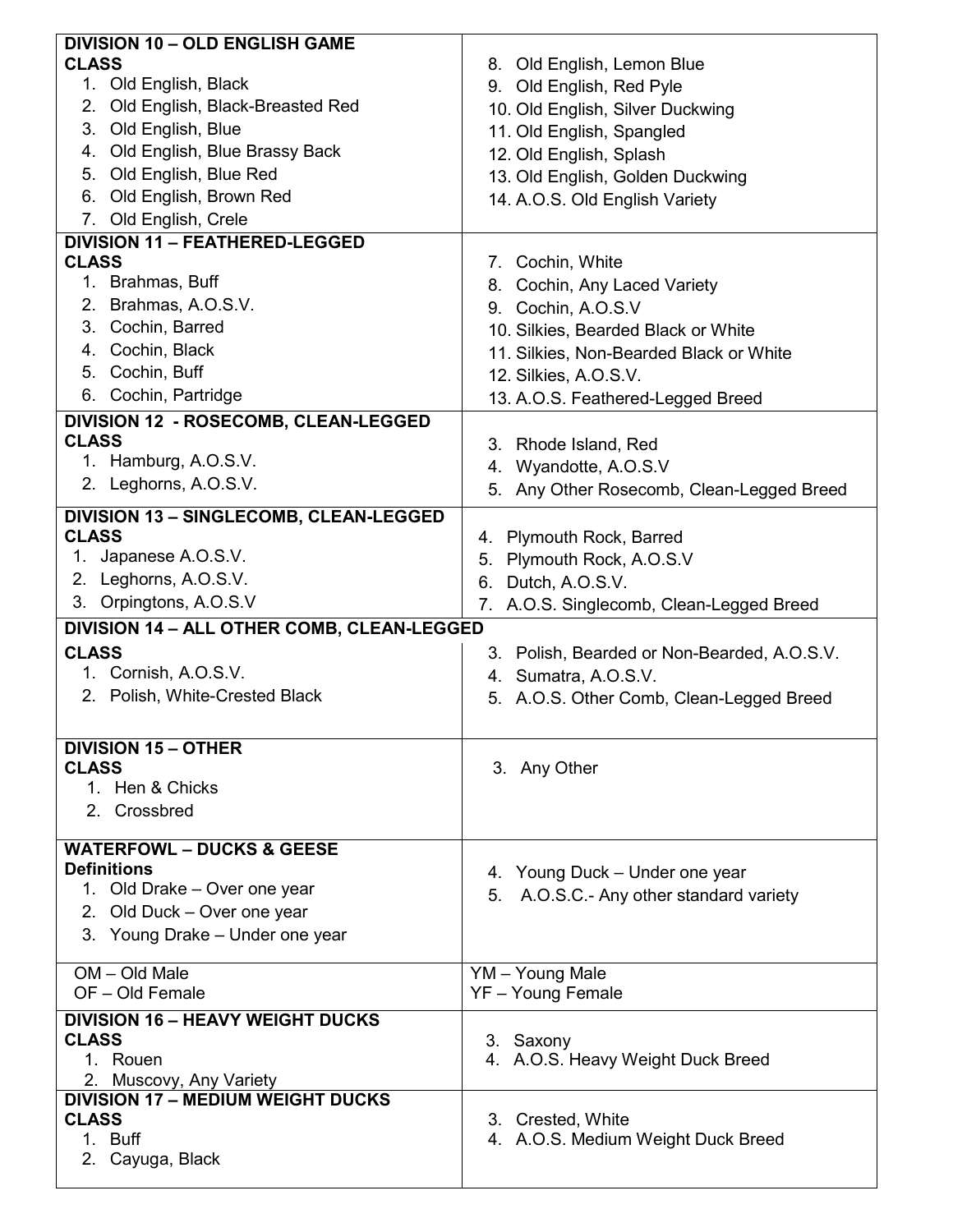| <b>DIVISION 18 - LIGHT WEIGHT DUCKS</b>         |                                            |  |  |  |
|-------------------------------------------------|--------------------------------------------|--|--|--|
| <b>CLASS</b>                                    | 4. Runner, Buff                            |  |  |  |
| 1. Campbell, Khaki                              | 5. Runner, A.O.S.V. Runner, Buff           |  |  |  |
| 2. Magpie, A.O.S.V.                             |                                            |  |  |  |
| 3. Runner, Fawn & White                         | 6. A.O.S. Light Weight Duck Breed          |  |  |  |
|                                                 |                                            |  |  |  |
|                                                 |                                            |  |  |  |
| <b>DIVISION 19 - BANTAM DUCKS</b>               |                                            |  |  |  |
| <b>CLASS</b>                                    | 3. Call, A.O.S.V.                          |  |  |  |
| 1. Call, White                                  | 4. Mallard, Any Variety                    |  |  |  |
| 2. Call, Blue                                   | 5. A.O.S. Bantam Duck Breed                |  |  |  |
|                                                 |                                            |  |  |  |
| <b>DIVISION 20 - OTHER</b>                      |                                            |  |  |  |
| 1. Duck & Ducklings                             | Crossbred<br>2.                            |  |  |  |
|                                                 |                                            |  |  |  |
|                                                 | 3. Any other                               |  |  |  |
| <b>DIVISION 21 - HEAVY GEESE</b>                |                                            |  |  |  |
| <b>CLASS</b>                                    | 3. Embden                                  |  |  |  |
| 1. African, Brown                               | 4. Toulouse, Buff                          |  |  |  |
| 2. African, White                               | 5. Toulouse, Gray                          |  |  |  |
|                                                 |                                            |  |  |  |
| <b>DIVISION 22 - MEDIUM GEESE</b>               |                                            |  |  |  |
| <b>CLASS</b>                                    | 3. American Buff                           |  |  |  |
|                                                 |                                            |  |  |  |
| 1. Sebastopol                                   | 4. Saddleback Pomeranian, Any Variety      |  |  |  |
| 2. Pilgrim                                      |                                            |  |  |  |
| <b>Division 23 - LIGHT GEESE</b>                |                                            |  |  |  |
| <b>CLASS</b>                                    | 3. Canadian                                |  |  |  |
| 1. Chinese, Brown                               | 4. Egyptian                                |  |  |  |
| 2. Chinese, White                               | 5. Tufted Roman                            |  |  |  |
|                                                 |                                            |  |  |  |
| <b>DIVISION 24 - OTHER</b>                      |                                            |  |  |  |
| <b>CLASS</b>                                    | 2. Crossbred                               |  |  |  |
| 1. Goose & Goslings                             | 3. Any other                               |  |  |  |
|                                                 |                                            |  |  |  |
| <b>PIGEONS/DOVES</b>                            |                                            |  |  |  |
|                                                 |                                            |  |  |  |
|                                                 |                                            |  |  |  |
| <b>Definitions</b>                              | 4. Young Hen                               |  |  |  |
| 1. Old Cock - 2010 hatch or older               | 5. A.O.S.V. - Any other standard variety   |  |  |  |
| Old Hen - 2010 hatch or older<br>$2_{-}$        | 6. A.O.V. - Any other variety              |  |  |  |
| 3. Young Cock                                   |                                            |  |  |  |
|                                                 |                                            |  |  |  |
| Please enter the following on the entry form in |                                            |  |  |  |
| the "Sex" column:                               |                                            |  |  |  |
|                                                 |                                            |  |  |  |
| OC-Old Cock                                     | YC - Young Cock                            |  |  |  |
| OH - Old Hen                                    | YH - Young Hen                             |  |  |  |
|                                                 |                                            |  |  |  |
| <b>DIVISION 25- UTILITY PIGEONS</b>             |                                            |  |  |  |
| <b>CLASS</b>                                    | 2. A.O.S. Utility Breed                    |  |  |  |
| 1. Giant Homer, Any Variety                     |                                            |  |  |  |
|                                                 |                                            |  |  |  |
|                                                 |                                            |  |  |  |
| <b>DIVISION 26- PERFORMING PIGEONS</b>          | 7. Birmingham Rollers, Grizzle, A.O.S.V.   |  |  |  |
| <b>CLASS</b>                                    | 8. Birmingham Rollers, Blue Bar/Check Self |  |  |  |
| 1. American Roller, Black                       |                                            |  |  |  |
| 2. American Roller, A.O.S.V.                    | 9. Birmingham Rollers, A.O.S.V.            |  |  |  |
|                                                 | 10. Racing Homers, Blue Bar                |  |  |  |
| 3. American Flying Tumblers, Black              | 11. Racing Homers, A.O.S.V.                |  |  |  |
| 4. American Flying Tumblers, A.O.S.V.           | 12. A.O.S. Performing Breed                |  |  |  |
| 5. Parlor Rollers, A.O.S.V.                     |                                            |  |  |  |
| 6. Parlor Tumblers, A.O.S.V.                    |                                            |  |  |  |